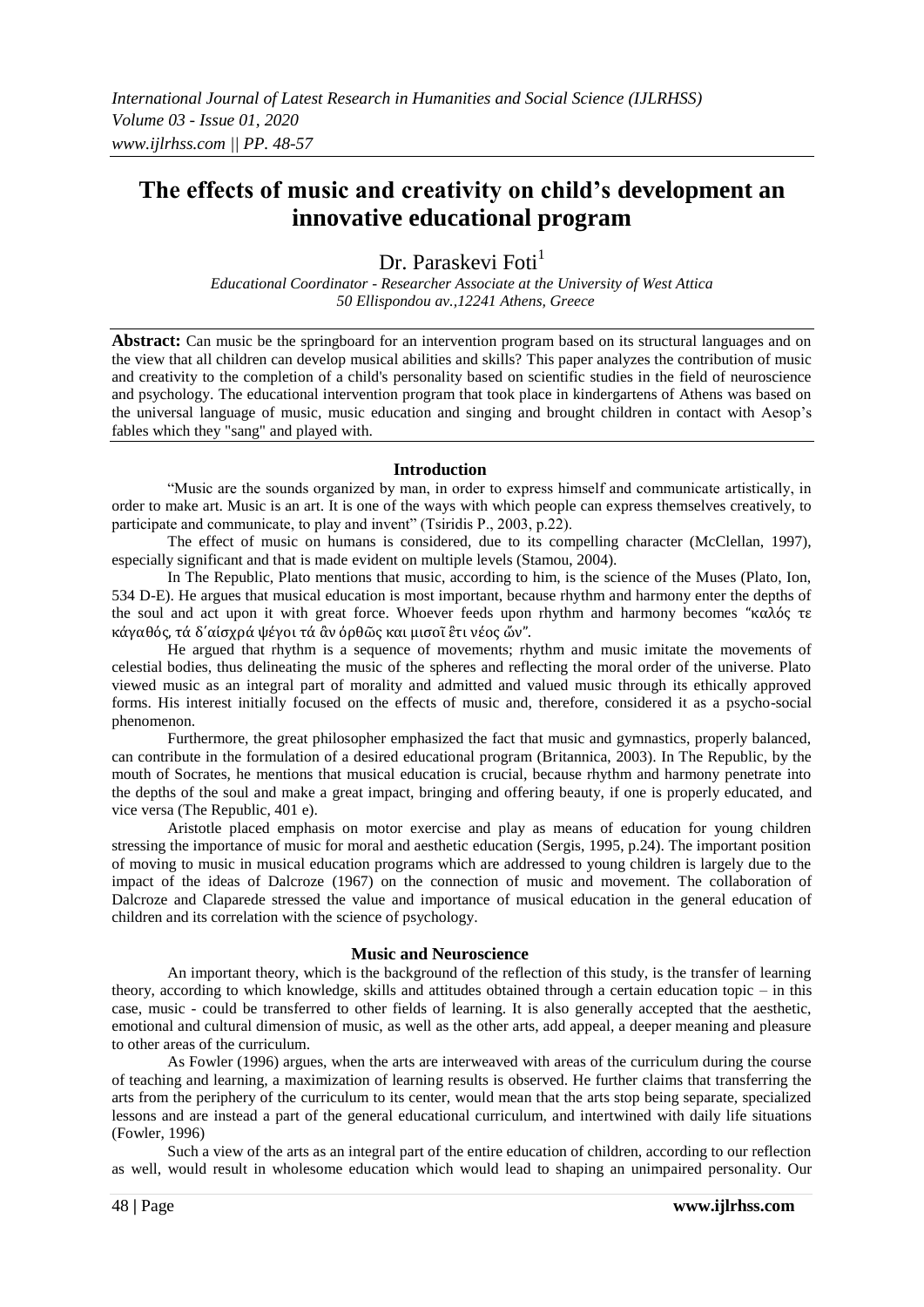#### *Volume 03 - Issue 01, 2020*

#### *www.ijlrhss.com || PP. 48-57*

reflection will then extend to learning theories which support the notion that education through music positively develops the personality of the child and contributes to the acquisition of appropriate learning skills. A theory such as this is also the theory of transfer of learning, to which we will refer further on.

According to Wolff (1996) the study and practice of music, offered within the general context of musical education, may be considered as mental exercise which expedites learning of other cognitive subjects and specifically the Aesop's fables. The habits of the mind which develop when an individual focus on a subject or attempts to solve a problem, are considered learning processes or skills that can be transferred to learning situations of other subjects or scientific fields (disciplines). Through this point of view, learning processes in musical education may serve as a means of learning the way to work and the study processes of other subjects.

Jung has discussed the musical properties which form the basis of GIM, suggesting that music can touch the deeper archetypal material that we occasionally touch with forms of verbal communication (Jensen, 1982). A University of California research team presented results of experiments conducted on adults and preschool children at a conference of the American Psychological Association in 1994.

Those results open a new window on how the human brain could function better and demonstrate the fact that engagement with music, either on the part or the performer or the listener, can fortify brain function centers. Besides, for a child, coming into contact with personal exploration and active learning, creates within them representations which remain undimmed for the rest of their life.

In his work Politics, Aristotle, argues that (Shaboutin, 2005): The ability of music to affect the mental states of listeners correlates to emulating one character or another.

Three of Rousseau's suggestions and the main goals of musical education today, are the following:

"The need for adequate musical experience before any efforts at musical reading are attempted, the value of composition by the children themselves and the importance of enjoyment."

Pestalozzi also acknowledged the value of musical education for children. Music had such an important position in his school, so much so that he was attributed "its practical introduction to the curriculum of elementary school" (McDonald & Simons, 1989, p.6).

Pestalozzi believed that children learn through experience and self-discovery and that experience should precede theory. Therefore, musical theory learning must derive from practical occupation with music. Pestalozzi's ideas regarding musical education were presented by two of his students in the book "The Teaching of Music in Pestalozzian Principles" which was published in 1810. In that book, it was argued that musical education is necessary for all children and that the implementation of an appropriate educational methodology in musical education could help all children learn how to sing correctly and read music (McDonald & Simons, 1989).

The educator who was about to place musical education in the center of education was Froebel, who claimed that because children act by playing, musical education should derive from game activities. His book "Mother-Play and Nursery Songs" includes songs and games for young children (McDonald & Simons, 1989). He argued that music is linked with the first positive experiences of children and that the songs that mothers sing to their babies is a vital element of the education of young children and makes music "one of the first means of creation and expression of happiness".

The contribution of Montessori was important to the configuration of musical education programs for pre-school ages. Music had a special position in her program. With the assistance of her associate, Anna Maria Macheroni, she designed a musical education program through which personal and group activities would lead to an understanding of the structure of music.

In kindergarten, music gives the children the ability to express in different ways and with different means their comprehension of the world which surrounds them.

"The relationship of music with the child and education can be described as such: through music, children can "play and invent", discover the world and themselves. They can express themselves and communicate, share their experiences and participate in the experiences of others, developing their psychoemotional world through artistic creativity. They can pose questions, about themselves and others, which will help them mature through the experience of creation" (Tsiridis P., 2003:23).

Research which has been conducted prove that educational programs which include song, rhythm, musical games and listening to music, since birth and then during the first five years of the life of the child, are useful to children for their social, emotional and cognitive development, as well as early learning (Trehub, 2003).

According to McClellan, any active preoccupation with music, either on a composition level or a performance or listening level, activates the participation of both brain hemispheres, resulting in balancing both sides of the cognitive function (McClellan, 1997). Regarding research conducted by Neurosciences, exposure to music listening and systematic musical teaching, if they begin before the age of 7, can cause the human brain to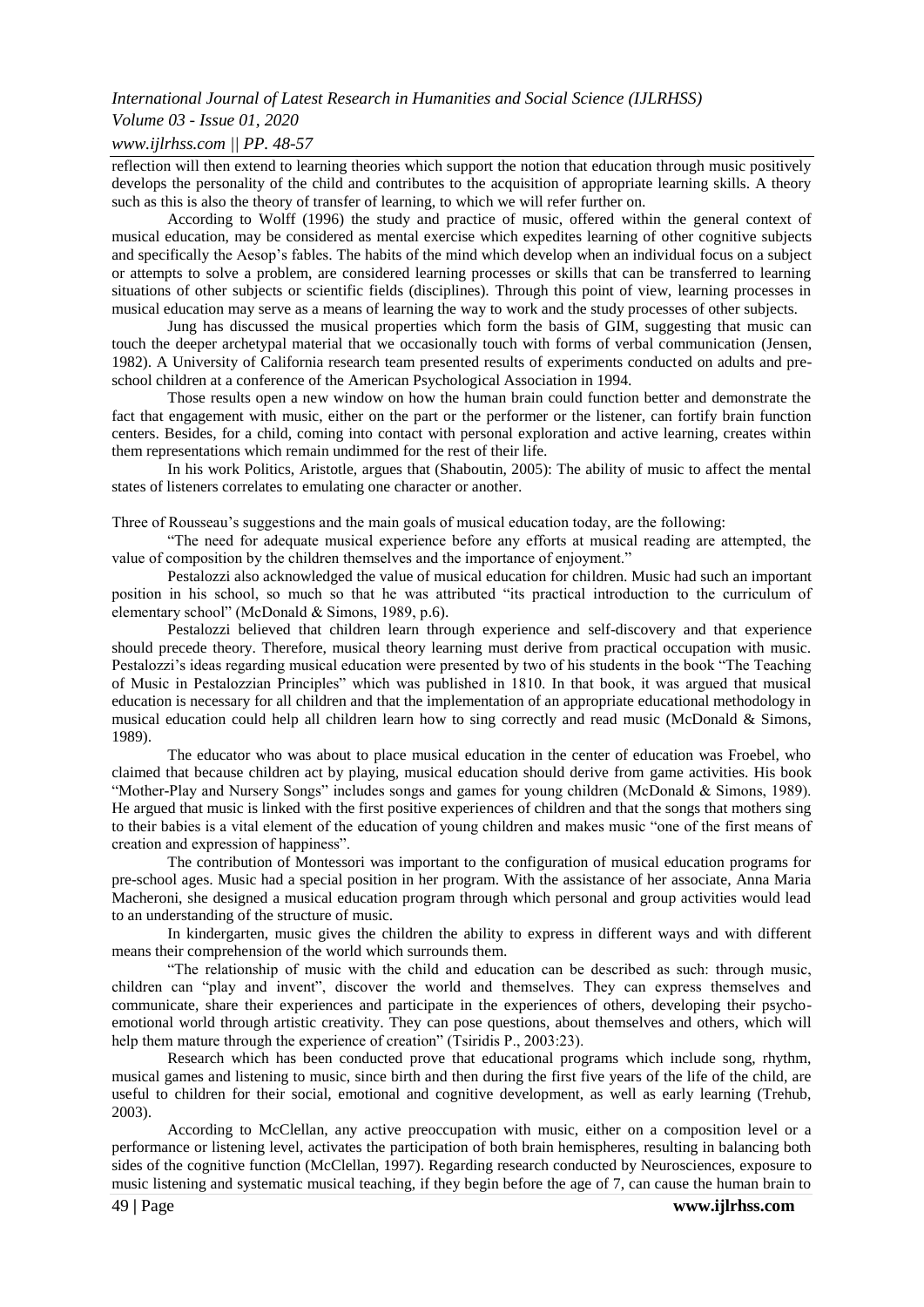### *Volume 03 - Issue 01, 2020*

#### *www.ijlrhss.com || PP. 48-57*

develop more neural pathways that, in case of damage of neural pathways which are linked to speech or language, "the brain will possibly ensure communication via musical neural pathways" (Dritsas, 2002).

#### **Music and singing**

Since the age of three and until kindergarten, children, according to Ostwald (1973) in Sakalak (2004), have acquired an increasing ability of singing melodies, repeat rhythms and utilize instruments which produce sounds; they demonstrate the first indications of absolute pitch or other special interests and are in the position to develop beneficial skills through group or private teaching, while since its 24th week inside the womb the fetus responds to music by opening and closing its eyes and moving as though it was dancing (Fonseca – Mora, 2000).

When listening to music, we are calm, we are soothed, we are pleased. Comenius was one of the first supporters of the inclusion of music in the pre-school curriculum, among other subjects, "in order to awaken the senses, soothe the spirits, contribute to speech generation and promote good health" (McDonald  $\&$  Simons, 1989, p.5).

Music develops creative attitude, imagination and inventiveness of pre-school children who, through using and constructing musical instruments, as well as various musical games – singing, dancing, selected music listening, orchestration of various songs taught in Kindergarten with improvised musical instruments, recognition of sounds, dramatization of musical fairy tales and fables - exercise not only their cognitive, emotional and mental development, but their knowledge as well. Thusly, they develop elements of their personalities which subsequently help them develop into mature and cultured individuals.

Songs have always been useful educational material for educators, as they allow the individual expression of students, while at the same time promoting cognitive and communicative objectives. Moreover, as argued by Derrington, the process of writing lyrics for a melody is linked to both cognitive and emotional goals (Derrington, 2005). It constitutes a very familiar and intimate process for children which links their school life to their social life and for this reason, it acquires a special meaning for them. Therefore, it is a creative process which, if realized in a participatory manner, has the ability to enhance the relationship and the interactions between individuals of a group (Wigram & Baker, 2005).

According to Colin Baldy (2010), singing is simple, as long as we comprehend that what we are trying to do when we sing has communication as its main objective, broadcasting both information and emotions. The issues the educator is called to resolve are, primarily, tonal accuracy and, secondarily, characteristics such as volume, breathing, correct articulation and vocal expression which leads to song performance.

According to the CTCF and the UCC (Unified Cross-thematic Curriculum), the goal of Musical Education is, primarily, the development and cultivation of the ability of aesthetic pleasure during listening, creating and performing music as one of the manifestations of human artistic expression and creativity. Through this objective and parallel to it, Musical Education aims at the general cultivation of student creativity and personality, through active listening and musical creation and performance activities (GG 304/v. B/13-3-2003, p.4070).

According to Jaffrey Marc, the objective of the English program called "National Singing Program" or "Sing Up", which was created under the auspices of the British Ministry of Culture, was to provide each child the opportunity to feel the joy of music and to develop their skills through song. Singing on its own is the most dynamic incentive for young children to engage with music through the participatory process of singing, within a group which "builds" unique personalities.

Similar efforts regarding singing in education were made also in Australia. Research was conducted in elementary and secondary schools in Sydney in between 2004-2007. This research demonstrated important aspects in the song teaching design in school, where a structured program is required, and it is something beyond arranging how a song is supposed to be played or performed:

A) Knowledge of the anatomy and physiology of the vocal mechanism is required (Gallahue,2002)

B) The singing teacher must be well aware of how to protect the voices of children from misplacement, as well as of strategies and activities for better vocal performance of the students. This research initiated the creation of a national curriculum in Australia, aiming at supporting vocal studies as an essential element of musical education (Hughes et al. 2009).

Using the cognitive theory of Piaget and the psychoanalytical theory of Freud, Howard Gardner (1993) formed a theory about artistic development, making an effort to combine emotion with knowledge, resulting in the formulation of three systems concerning action, perception and emotion. Those systems, he claims, exist at the birth of a human and combine the sensorimotor actions and perceptions with emotional reactions.

Gardner (1983) suggested four major stages for human artistic development which correspond, in a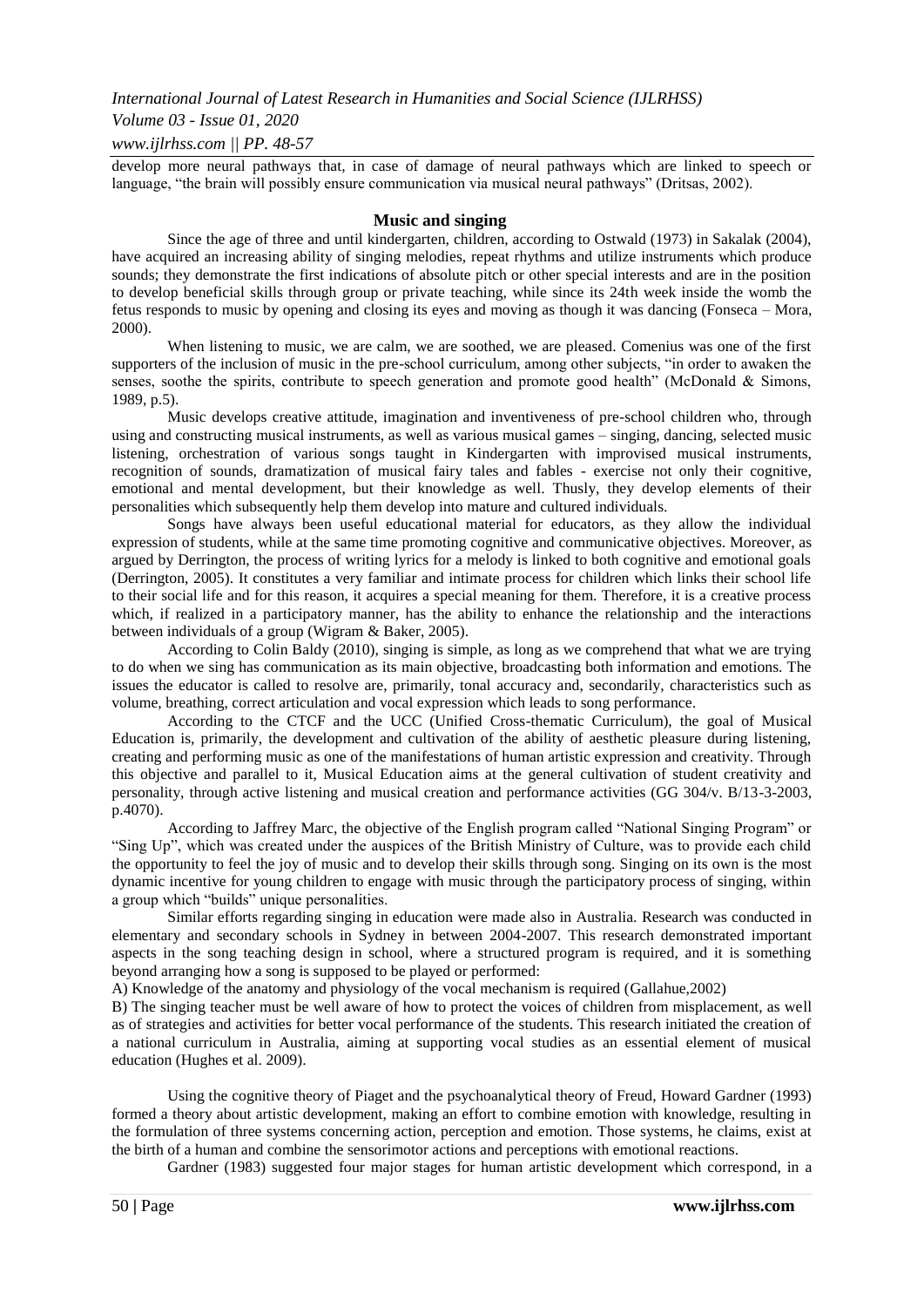#### *Volume 03 - Issue 01, 2020*

*www.ijlrhss.com || PP. 48-57*

way, to the cognitive development stages of Piaget.

The four stages of artistic development which are characterized by the behaviour of each age are the following:

The stage during which the child communicates directly.

The stage during which the child uses symbols.

The stage during which a young individual acts as a craftsperson.

The stage during which a young individual acts as a critic and fully participates in the artistic process.

The first two stages have a direct relation with early childhood. The child, since birth until the age of two, communicates directly, whereas from the age of two until the age of seven, uses symbols.

By proposing the theory of multiple intelligences, Gardner specifically mentions musical intelligence as an autonomous intelligence. He argues that the musical education of early childhood is intertwined with the theories of development of the child and especially the theories of musical development and intelligence; and that it is necessary for pedagogues to conceive and understand this form of child development as well.

The artistic activities of an infant depend, sometimes on a smaller and other times on a larger scale, on a cognitive process during which the child assigns new meanings to elements of their various experiences, combining them with various new and original ways. The result of this process, which is achieved through the symbolism function and the combinational ability of the mind, constitutes what we refer to as creative expression of the infant (Sergi, 1994).

But why was the "union" of music to language chosen in this educational intervention program of Aesop's fables set to music?

Music and language possess common characteristics such as intonation, rhythm, volume, pauses, pitch, but they also have a direct relation with the processing of sounds that both carry in their own unique way. For language, clarity is the main characteristic, whereas for music, that is emotion.

#### **Description of the educational intervention program**

The short allegorical narration from the animal or the human world which means to teach something (Kanatsouli, 1997, p. 59) with its animism and anthropomorphism, the fable, is as suitable to pre-school children as it is pleasant; but understanding it and comprehending its meaning, which is "a structuring process of a cognitive representation, which draws its elements from the text (Sphyroera, 1998:108) can be achieved by using appropriate techniques.

The well-chosen of the Aesop's fables by their simple version, animism and the animating of the animals was shaped as a combinatorial material, organized in a way that could be taught to children, activating linguistic and musical intelligence, and formed in the basis of this educational intervention program that took place in kindergartens of Athens.

The musical songs created by the researcher were based on simple measures of 2/4 and 3/4 and with simple rhythmic motifs, consisting of quarter notes and quavers, which the children repeated after encouragement from the researcher. The process of learning the songs was the following:

First, the researcher sang a capella (voice only) the melody of the fable set to music – song, that had many simple spaces during which children can sing

Then, she rhythmically performed the song while clapping and encouraged the children to follow her example

The accompaniment of the song with any musical instrument she had (either a keyboard, or a pianica or a flute) came later

She urged the children to follow the song, with the accompaniment of the musical instrument

They performed the song with percussion instruments as well, orchestrating it, and finally,

They accompanied the song rhythmically but also kinetically, with free movements and creative expression.

#### **Methodology- Action Research**

Τhis research - action took place in schools and was in a small scale with specific purpose, it was collaborative, with the participation of class teachers, participatory, with the participation of all the members of the groups, as well as self-evaluative, because the modifications are constantly evaluated, since the final goal is to improve the practice in one way or another.

We used the random sampling method for the formation of the total sample and the six groups from the existing kindergarten classrooms. The method of participatory observation was used to extract information and collect data, as the observer was an element directly related to the situations under observation (Delamont & Hamilton, 1984).

Regarding the sample of children participating in the intervention, 87 of them were girls (49.4%) and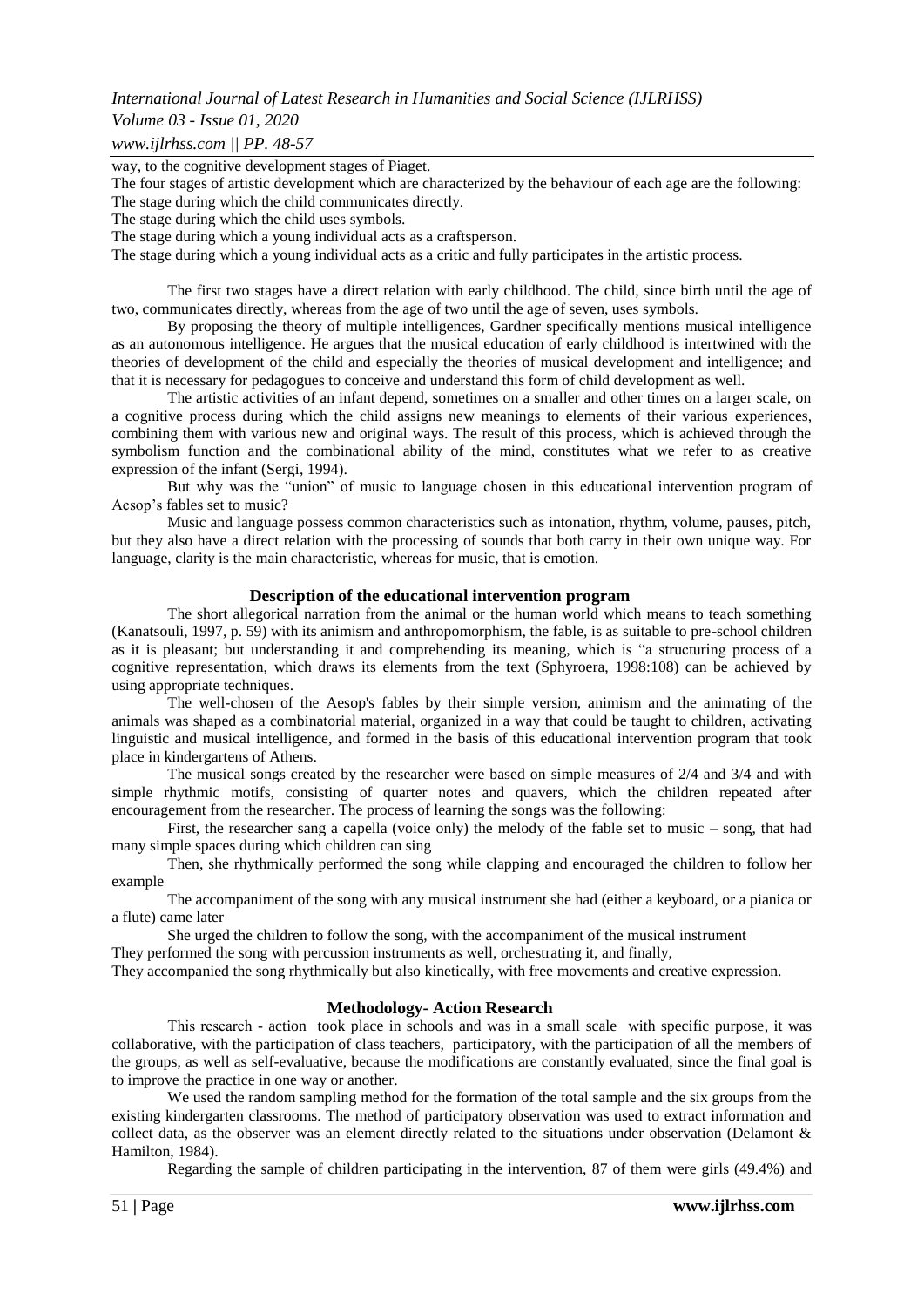## *Volume 03 - Issue 01, 2020*

*www.ijlrhss.com || PP. 48-57*

89 were boys (50.6%) (see Figure 1), i.e. the total sample consisted of 176 children. The relatively large number of both the children involved in the research and the measurements required by our research tool resulted in lots of time required to collect the necessary data.



According to the McDonald & Simons (1989) Musical Behaviour Sample List, which was modified by the researcher and based on the book of Music of the Pedagogical Institute, one-factorial models of variance analysis for 6 repetitive measurements in specific categories were designed:

ATTITUDE TOWARDS MUSIC and specifically:

Whether they participate in music activities of their own free will.

If they wish to participate in this music activity and even seem to enjoy it.

If they show their preference towards the specific kinds of music activities.

SONG

Imitates melodic motifs of rhythmic and tonic precision with their voice.

Simply sings the fable being taught.

Sings with expressiveness (fluctuations in dynamic, tempo, etc.) following the teacher's instructions. MOVEMENT TO MUSIC

Freely moves to music responding to its elements (rhythm, dynamic, tonal pitch, etc.).

Accurately imitates simple rhythmic motifs with sonorous body movements.

Moves in sync with the music to which they are listening.

MUSICAL INSTRUMENT PERFORMANCE

Controls the sounds produced by musical instruments regarding intensity, rhythm and tonal pitch.

Accurately imitates the simple rhythmic and melodic motif by playing the musical instruments of the class.

Shows interest in exploring the sound potential of musical instruments.

#### **CREATIVITY**

Invents their own movements in response to the melody.

Shows interest in experimenting with little instruments in the classroom and other sonic objects.

LISTENING

Listens to music with attention and concentration during the musical group activity.

The results of the contribution of music in this specific intervention program are analyzed in each of the five parameters of the music behaviour observation list.

In terms of listening to music the results that the children produced had an upward trend throughout the educational intervention. Specifically, the first fable-song in both assessments was 76.70% and 83.92%, in the second fable-song 86.31% and 88.41% and the third fable-song rose to 90.45% and 92.33% (see Figure 2) indicating that there was a significant increase and success in the educational intervention program.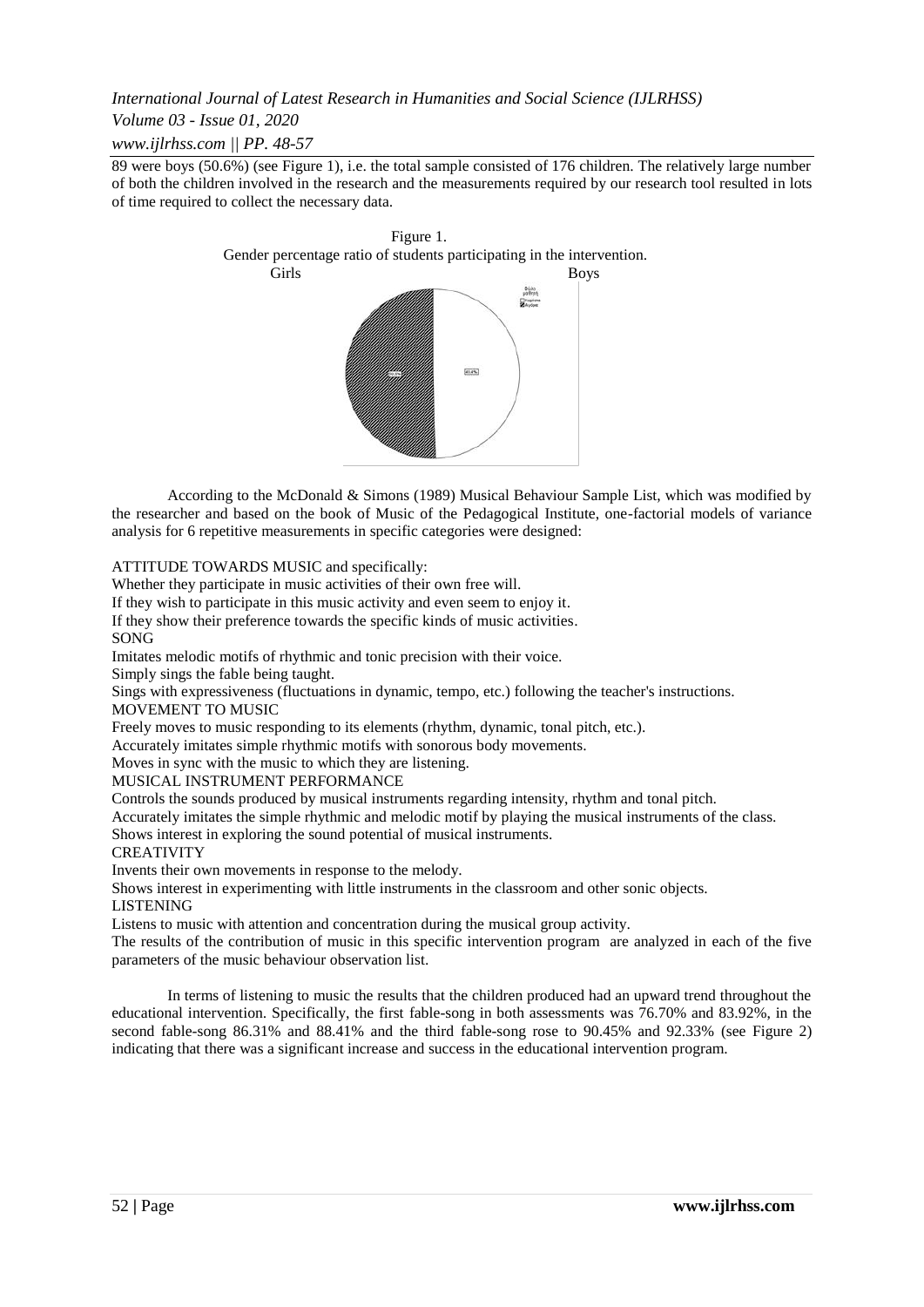

Research has shown that the importance of listening to music has to do with the activation of all areas of the brain, i.e., the whole brain is activated and "reshaped", as reported by Laurel Stewart, 2009, Oxford Handbook of Music Psychology.

In terms of listening, but also singing, as well as the ability to simply imitate melodic motifs with rhythmic and tonal precision, research has shown that music strengthens oral memory, which although controlled by the left hemisphere along with thought and judgment, also collaborates and communicates with the right hemisphere that controls music and movement , while a satisfying number of research has shown that music listening has a positive effect on the development of both the upper cerebellum and cognitive functions of humans (Dritsas, 2010).

Through a survey conducted on pre-school children, Cromko & Poorman (1998) concluded that music in pre-school age helps in developing spatial perception, as well as mobility and memory, while it also contributes to concentration an element that was necessary for carrying out the activities and worksheets that followed the educational intervention.

As for the children moving to music, or else music with movement, intertwined concepts (Young, 2003), the results produced by children had an upward trend, proving that the program which had music as a basic element helped them to develop their movement and rhythmic-kinetic skills. Specifically, in the first fablesong the two evaluations were 70.40% and 75%, in the second fable-song 80.97% and 81.25% and in the third fable- song 81.25% and 84.49% (see Figure 3)



Similar conclusions on investigating the impact of a musical education program on the development of movement skills have also been demonstrated by Pollatou & Xatzitaki (2001) in pre-school children (4-6 years), while rhythmic ability can and does develop during ages 4-7 where children can developmentally react to different types of sounds and simple rhythmic motifs (Martin, 1998).

Regarding children's performance in singing - song-story, the results produced by children had an upward trend, with the song of the first fable- song in the two assessments being at 72.72% and 78.81%, the song of the second fable-song being at 80.68% and 84.09% and the fable- song of the third at 82.33% and 87.67% (see Figure 4)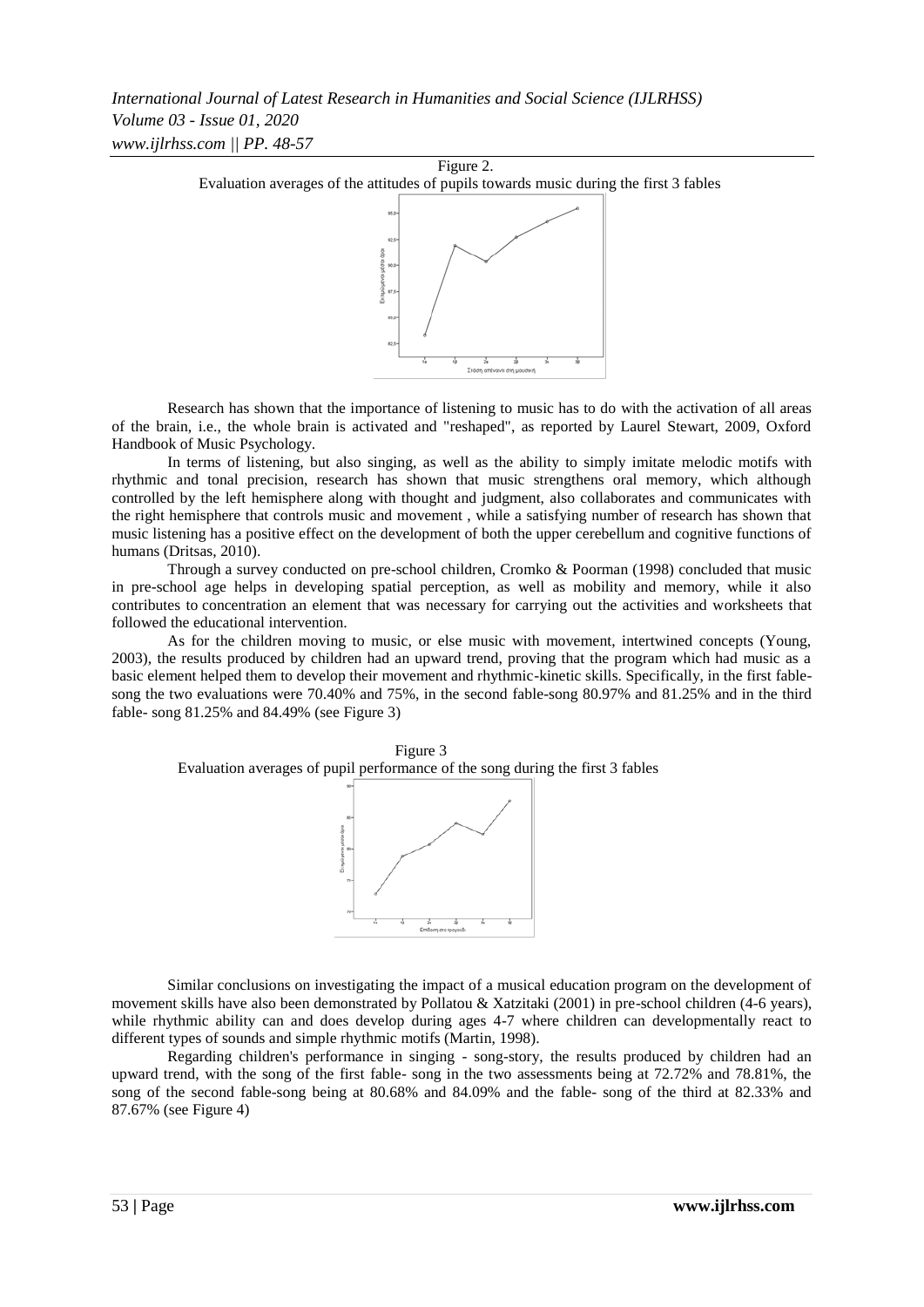

In the educational intervention program, the synthesis of the songs by the researcher was done with simple intervals and with simple notes for the age and the voice of the children. The researcher has taken into account that the songs influence the short and long-term memories by providing opportunities for repetition, which consistutes "a trick for language acquisition" (Krashen, 1983).

Regarding the C. Orff system use of percussion instruments, the results of the children had an upward trend in both evaluations and specifically the percentages in the first fable-song were 72.27% and 73.52%, in the second fable-song 81, 65% and 81.88% and, finally, in the third fable- song increased to 84.26% and 85.51% (see Figure 5)

Figure 5 Evaluation averages of pupil music listening performance during the first 3 fables.



The combination of sound, speech and movement combined with the percussion instruments have managed to stimulate the interest of the children, thus making them respond throughout the duration of the educational program.

"Every concept of rhythm - flow in time - but also of measure derives from the ancient Greek poetry (accents, long, short, measures, yambus, rolling, reversed, etc.). Thus, speech and movement are ideally tied to sound and music" (Karadimou - Liatsou, 2003, p.55).

The use of percussion instruments by children, apart from the great pleasure that it offered them, also helped them to imitate the song rhythmically and to "orchestrate" it by helping them to imitate the musical motifs (Kenney, 1997) and to contribute to the creativity of the educational intervention. In addition, a Swanwick and Tillman research (1986) has shown that pre-school children creatively experiment on the exploration of sound sources.

Concerning the Creativity of the music-based educational intervention program, progress has been made in children responding to both evaluations and with an average performance rate of 79.80%, a very high percentage which demonstrates the contribution of music to children's creativity (see Figure 6)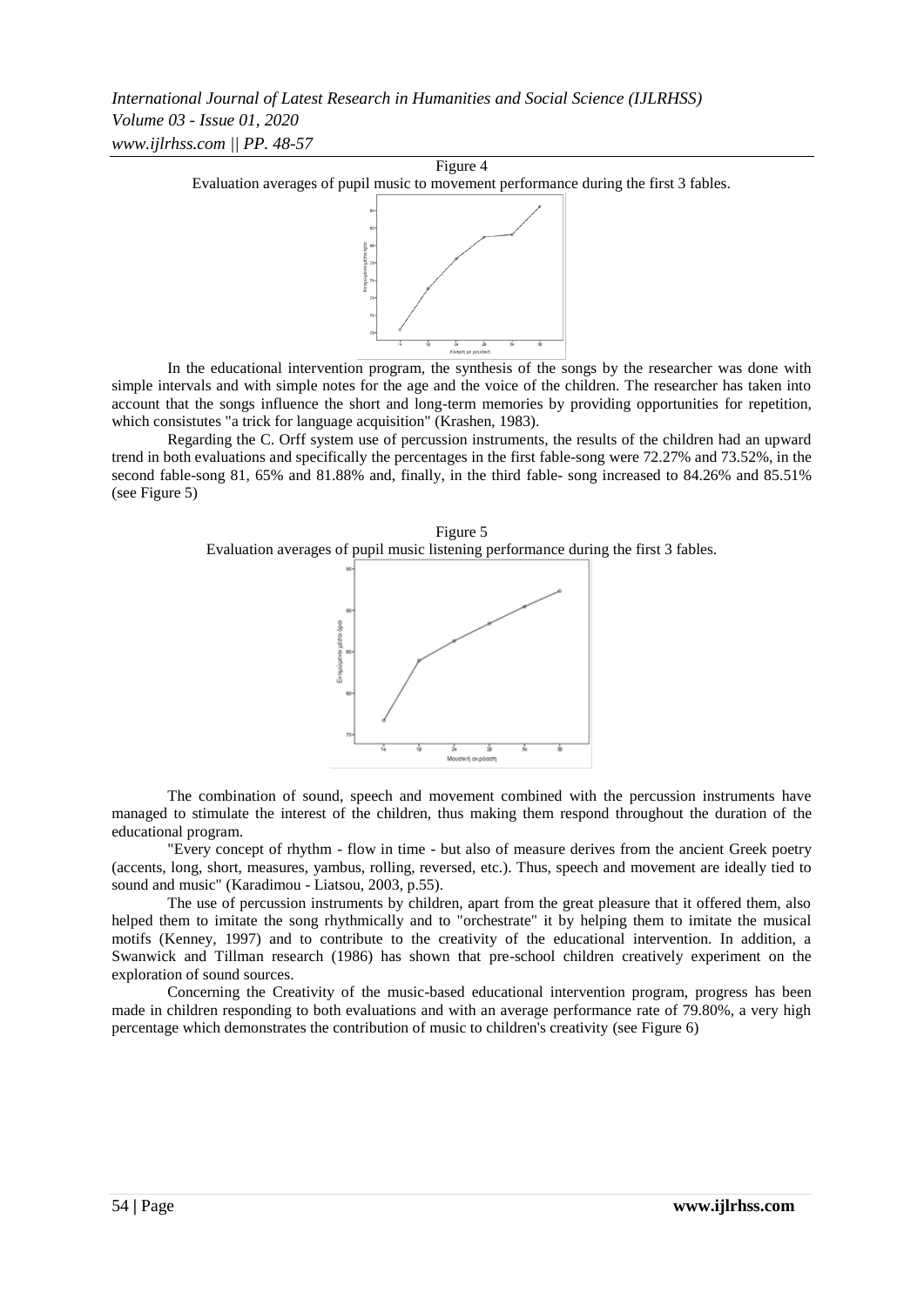

The attitude towards Music also showed the highest rates of evaluation results in both evaluations of the fables, with the first fable-song being at 83.30% and 90.34%, the second increasing to 91.93% and 92.73% and the third fable-song being at 94.20% and 95.45%; noting the greatest success in an age such as pre-school, which is also a critical period for forming a positive attitude towards music in general (see Figure 7)

Figure 7 Evaluation averages of pupil performance on musical abilities which were evaluated



The songwriting that was created was a practical method of combining song, speech and music and constituted the prototype of this teaching with an increasing course, according to the statistics listed for each of the three Aesop's fables we approached:

Hare and turtle Dog and fox Cucumbers and ants

The accompaniment of singing history has been made with the voice, body and instruments of the ORFF system, which experience has shown to excite and keep the interest of preschool children unmatched. Music, singing - song-story, the children moving to music, or else music with movement, helped us to attract the interest and attention of preschool students and keep it unmatched.

#### **References**

- [1]. Baldy, Colin. *The student voice*, Edinburgh Scotland, Dunedin Academic Press Ltd.2010
- [2]. Bernstein, Leonard. *The Unanswered Question: Six Talks at Harvard*, Harvard University Press.1976.
- [3]. Dalcroze, E. J. *Rhythm, Music and Education* (translated by H. F. Rubinstein). Surrey: The Dalcroze Society.1967
- [4]. Delamont, S., Hamilton, D.Revisiting classroom research. In S. Delamont (Ed.). *Readings on interaction in the classroom* (1984):3-38. London: Methuen.
- [5]. Derrington, P. *Supporting Students in a Secondary Mainstream School in T. Wigram & F. Baker* (Eds.), Songwriting. London: Jessica Kingsley Publishers.2005.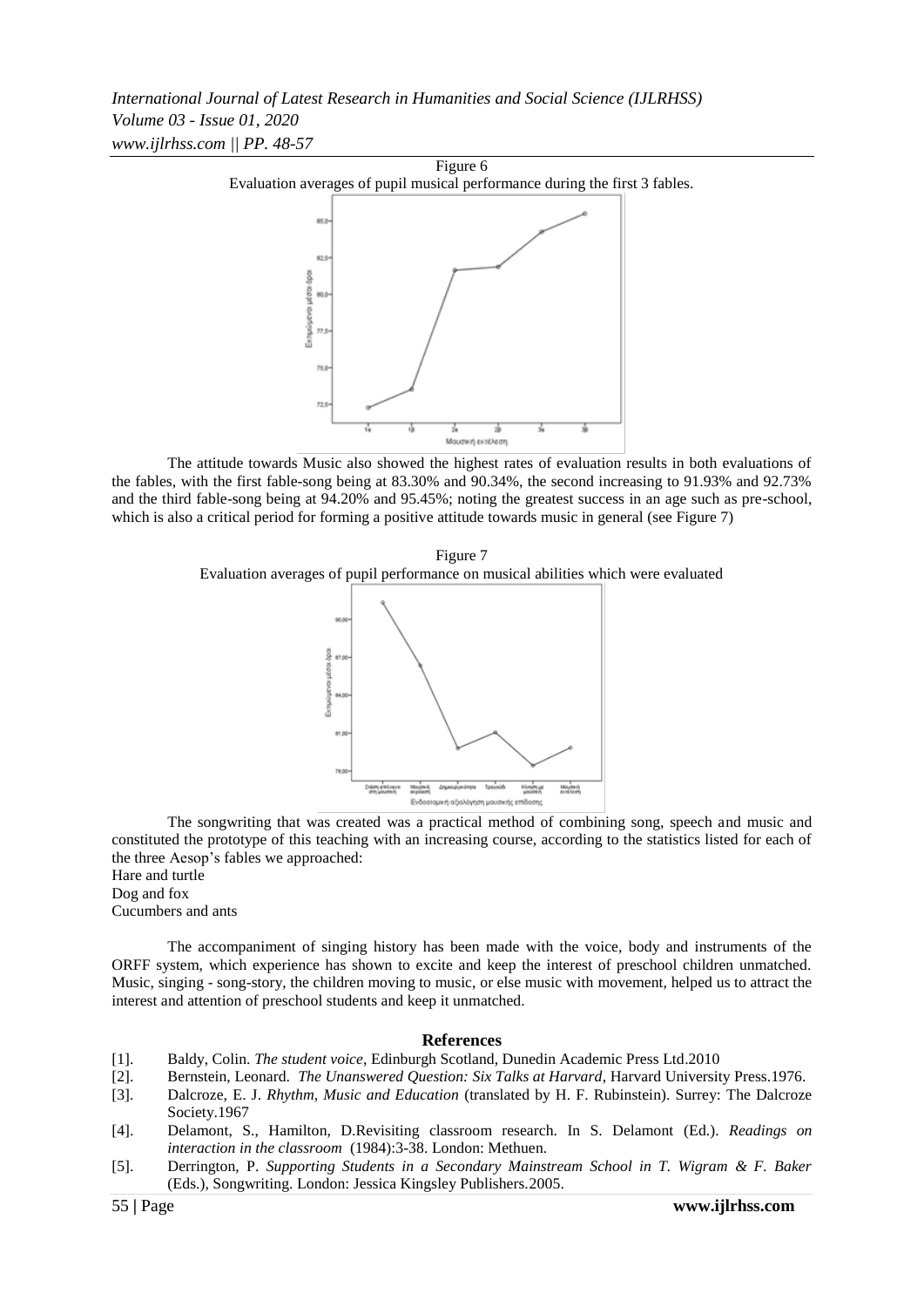*Volume 03 - Issue 01, 2020*

*www.ijlrhss.com || PP. 48-57*

- [6]. Dritsas, Th.. Iatriki kai mousiki: o aylos tou Pana sto fos tis sychronis tomografias. (2002): 295-311 in Koinonia kai ygia: epikaira provlimata ygias kai antimetopisis tous <http://hdl.handle.net/10442/448>
- [7]. Dritsas, Th.. I symvoli tis mousikis stin anaptixi tou egkefalou, Ygia kai Epistimi. Retrieved from [http://www.enet.gr](http://www.enet.gr/) 2010
- [8]. Fonseca Mora, M.C.. *Foreign Language acquisition and melody singing.* ELT Journal Volume 54/2 Aprill Oxford University Press,(2000) :146.
- [9]. Fowler, C. Strong Arts, Strong Schools, *The promising Potential and Short shortsighted.Disregard of the Arts in American Schooling*. New York: Oxford University Press.1996
- [10]. Gallahue, D. L. *Developmental Physical Education for Today's Children* (1<sup>st</sup> edition). (Ch. Evaggelinou, & A. Pappa, Trnsl./Ed.) Thessaloniki: University studio press S.A.2002.
- [11]. Gardner, H.*Frames of mind: The theory of multiple intelligences*. NY: Basic Books.1983.
- [12]. Gromko, J., & Poorman, AThe effect of music training on preschoolers' spatial-temporal task performance. Journal of Research in Music Education, (1988): 46(2), 173–181.
- [13]. Hughes, J., Robbins, B., McKensie, B., & Roob, S. *Integrating exceptional and non exceptional young children through music play: A pilot program.* Music Therapy Perspectives,(1990): 8, 52–56.
- [14]. Jensen, G. *C.G. Jung and Tony Wolf*. San Francisco, CA: The Analytical Club.1982.
- [15]. Kanatsouli, M. Prosopa gynaikon se paidika logotechnimata, Athens, ed.: Pataki.1997.
- [16]. Karadimou Liatsou, P.*Music education in the 20th century. Τhe most important aspect of preschool age.* Editions: Orpheus.2003
- [17]. Kenney, S. H. Music in the Developmentally Appropriate Integrated Curriculum. In: Craig, H.Hart, D., Burts, C. and Charlesworth, R. (eds). *Inegrated Curriculum and DevelopmentallyAppropriate Practice Birth to Age Eight* .State University of New York Press.(1997):103-144.
- [18]. Krashen, S.D. *Principles and practices in second language acquisition.* Oxford, England: Pergamon Press.1983.
- [19]. Martin, D. *Training im kindes - und Jugendalter.* Schorndorf: Karl Holfmann.1998.
- [20]. McClary S., Leppert, R. *Music and Society: The politics of Composition, Performance, and Reception,* Cambridge: Cambridge University Press.1989.
- [21]. McClellan, R.*The healing forces of music*. (E. Pappa, Trnsl.) Athens: Fagotto.1997.
- [22]. McDonald, D. & Simons, G. *Musical growth and development: birth through six*. New York: Schirmer Books.1989.
- [23]. Pollatou, E., & Xatzitaki, V. The influence of a rythmical-motor activity program on the development of fundamental motor skills in pre-school children. *Journal of Human Movement studies* (2001):40 :101-113.
- [24]. Sakalak, H.*Musical Vitamins: Elements of Music Psychology, Music Medicine*. Athens: Fagotto.2004.
- [25]. Sergi L.*Themata mousikis kai mousikis pedagogikis*, Athens : Gutenberg.1994
- [26]. Shaboutin, S. *Medical Forces of Music*. Athens: PLS.2005.
- [27]. Sfyroera, M.The study of cognitive patterns of information segmentation and redundancy in understanding long narrative texts. Systemic Approach and Teaching Extensions in Beese L. (Ed.) *Cognitive Psychology and Education*. Athens: Greek Letters.1998.
- [28]. Swanwick, K. & Tillman, J. B. The sequence of musical development: a study of children's composition, *British Journal of Music Education,* (1986):*3*(3):305-339.
- [29]. Swink, D. F., & Buchaman,R. "The effects of socio dramatic goal-oriented play and non goal oriented role play on locus of control" *Journal of Clinical Psychology,* (1984):40*,* 1.178- 1.183
- [30]. Trehub, S. E. *The developmental origins of musicality*. Nature Neuroscience, (2003): 6, 669–673
- [31]. Tsiridis, P. *Mousiki sto Sxolio*, YPEPTH, Athens: Kledia kai antikledia.2003.
- [32]. Young, S. *Music with the Under Fours.* London: Routledge Falmer.2003.
- [33]. Wigram, T., Baker, F.*Songwriting*. London: Jessica Kingsley Publishers.2005.
- [34]. Wolff, J. *«The Ideology of Autonomous Art»* in Richard Leppert and Susan. 1990.